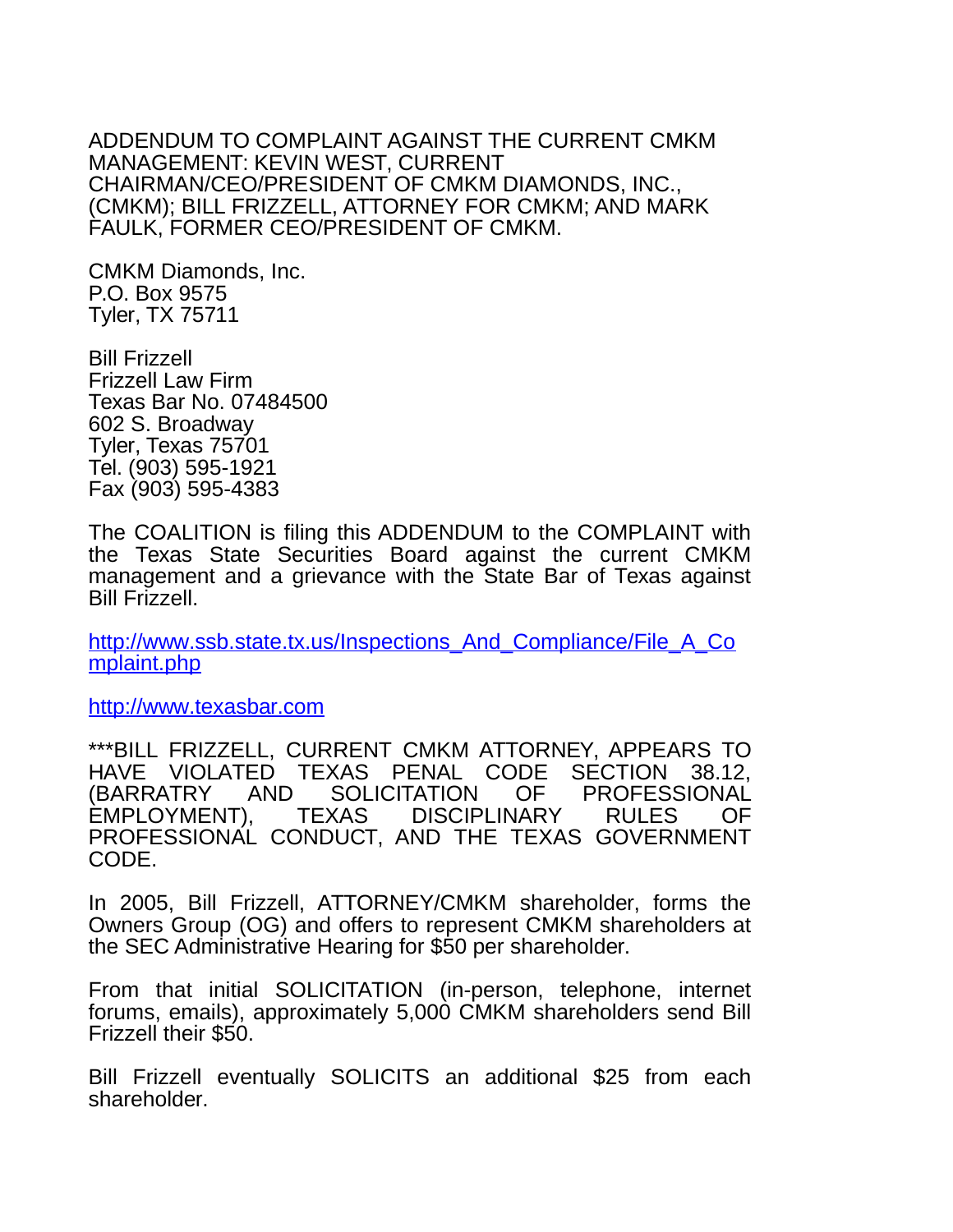From that second SOLICITATION, approximately 2,500 CMKM shareholders send Bill Frizzell their \$25.

From both SOLICITATIONS, CMKM shareholders send Bill Frizzell a total of approximately \$312,500.

Texas Penal Code - Section 38.12. Barratry And Solicitation Of Professional Employment provides:

(d) A person commits an offense if the person:

(1) is an ATTORNEY [emphasis added by author], chiropractor, physician, surgeon, or private investigator licensed to practice in this state or any person licensed, certified, or registered by a health care regulatory agency of this state.

(h) An offense under Subsection (d) is a felony of the third degree if it is shown on the trial of the offense that the defendant has previously been convicted under Subsection (d).

(i) Final conviction of felony barratry is a SERIOUS CRIME, for all purposes and acts, specifically including the STATE BAR RULES and the TEXAS RULES OF DISIPLINARY PROCEDURE. [emphases added by author]

<http://law.onecle.com/texas/penal/38.12.00.html>

Furthermore, in addition to the CRIMINAL PENALTIES of §38.12, the CONDUCT of LAWYERS is controlled by STATUTE as well as the TEXAS DISCIPLINARY RULES OF PROFESSIONAL CONDUCT, which are promulgated by the Texas Supreme Court. Rules 7.01 - 7.07 set out strict REQUIREMENTS and PROHIBITIONS concerning lawyer advertisements and related issues. Rule 7.03 prohibits IN-PERSON and TELEPHONE SOLICITATION by LAWYERS. THE TEXAS RULES OF DISCIPLINARY PROCEDURE, Rules 8.01 - 8.08, set forth standards for issuance of PUNISHMENT (from SUSPENSION to DISBARMENT for COMMISSION of CRIMES and VIOLATIONS of the TEXAS DISCIPLINARY RULES OF PROFESSIONAL CONDUCT. [emphases added by author]

(5) In addition to the CRIMINAL PENALTIES of §38.12 and the TEXAS DISCIPLINARY RULES OF PROFESSIONAL CONDUCT, LAWYERS are also subject to PUNISHMENT under TEXAS GOVERNMENT CODE §82.062 which allows DISBARMENT OF ATTORNEYS for COMMITTING BARRATRY, whether or not the lawyer is ever charged with the crime of barratry. [emphases added by author]